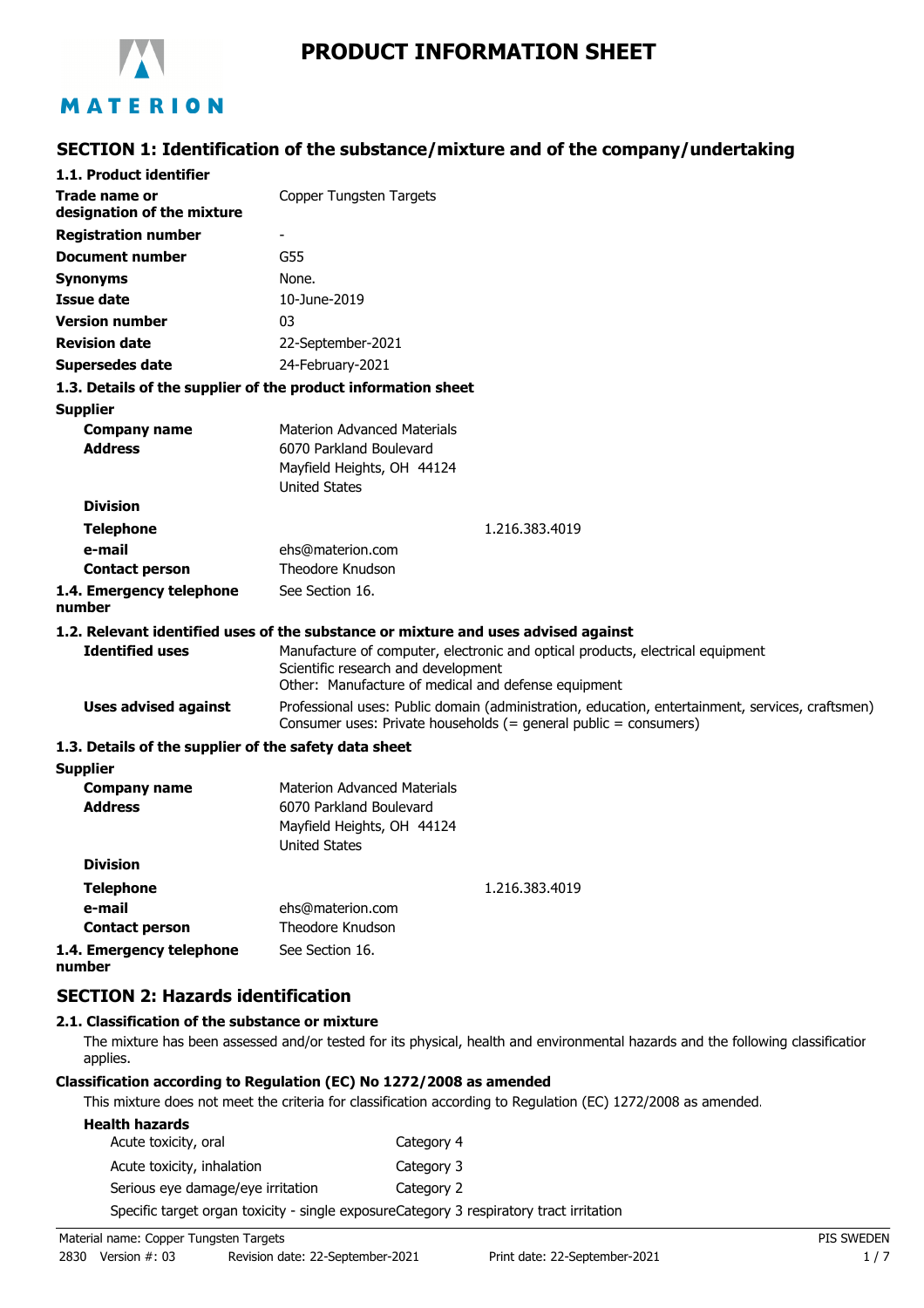| <b>Hazard summary</b>             | The products are classified as articles and, as such, do not present a physical or health hazard ir<br>the present form. If the products are processed or handled in ways that generate particles (dust,<br>fume, particles or powder) and/or chemical compounds, a potential health hazard could exist and<br>risk management measures must be taken to minimize risk. |
|-----------------------------------|-------------------------------------------------------------------------------------------------------------------------------------------------------------------------------------------------------------------------------------------------------------------------------------------------------------------------------------------------------------------------|
| 2.2. Label elements               |                                                                                                                                                                                                                                                                                                                                                                         |
|                                   | Label according to Regulation (EC) No. 1272/2008 as amended                                                                                                                                                                                                                                                                                                             |
| <b>Contains:</b>                  | COPPER FLAKES (COATED WITH ALIPHATIC ACID), Tungsten                                                                                                                                                                                                                                                                                                                    |
| <b>Hazard pictograms</b>          | None.                                                                                                                                                                                                                                                                                                                                                                   |
| Signal word                       | None.                                                                                                                                                                                                                                                                                                                                                                   |
| <b>Hazard statements</b>          | The material as sold in solid form is generally not considered hazardous. However, if the process<br>involves grinding, melting, cutting or any other process that causes a release of dust or fumes,<br>hazardous levels of airborne particulate could be generated.                                                                                                   |
| <b>Precautionary statements</b>   |                                                                                                                                                                                                                                                                                                                                                                         |
| <b>Prevention</b>                 | Observe good industrial hygiene practices.                                                                                                                                                                                                                                                                                                                              |
| <b>Response</b>                   | Wash hands after handling.                                                                                                                                                                                                                                                                                                                                              |
| <b>Storage</b>                    | Store away from incompatible materials.                                                                                                                                                                                                                                                                                                                                 |
| <b>Disposal</b>                   | Dispose of waste and residues in accordance with local authority requirements.                                                                                                                                                                                                                                                                                          |
| Supplemental label<br>information | For further information, please contact the Product Stewardship Department at $+1.216.383.4019$ .                                                                                                                                                                                                                                                                       |
| 2.3. Other hazards                | Not a PBT or vPvB substance or mixture.                                                                                                                                                                                                                                                                                                                                 |

### **SECTION 3: Composition/information on ingredients**

### **3.2. Mixtures**

**mixture**

# **General information**

| <b>Chemical name</b>                          | $\frac{0}{0}$ | No.                    | CAS-No. / EC REACH Registration No. Index No. |   | <b>Notes</b> |
|-----------------------------------------------|---------------|------------------------|-----------------------------------------------|---|--------------|
| COPPER FLAKES (COATED WITH<br>ALIPHATIC ACID) | $95 - 99$     | 7440-50-8<br>231-159-6 | 01-2119480154-42-0080                         | - |              |
| <b>Classification: -</b>                      |               |                        |                                               |   |              |
| Tungsten                                      | $1 - 5$       | 7440-33-7<br>231-143-9 | -                                             | - |              |
| <b>Classification: -</b>                      |               |                        |                                               |   |              |

## **SECTION 4: First aid measures**

Ensure that medical personnel are aware of the material(s) involved, and take precautions to protect themselves. **General information**

### **4.1. Description of first aid measures**

| <b>Inhalation</b>                                                                        | Move to fresh air. Call a physician if symptoms develop or persist.                                            |  |  |
|------------------------------------------------------------------------------------------|----------------------------------------------------------------------------------------------------------------|--|--|
| <b>Skin contact</b>                                                                      | Wash off with soap and water. Get medical attention if irritation develops and persists.                       |  |  |
| Eye contact                                                                              | Remove contact lenses, if present and easy to do. If eye irritation persists: Get medical<br>advice/attention. |  |  |
| <b>Ingestion</b>                                                                         | Rinse mouth. Get medical attention if symptoms occur.                                                          |  |  |
| 4.2. Most important<br>symptoms and effects, both<br>acute and delayed                   | Irritation of eyes.                                                                                            |  |  |
| 4.3. Indication of any<br>immediate medical attention<br>and special treatment<br>needed | Treat symptomatically.                                                                                         |  |  |
| <b>SECTION 5: Firefighting measures</b>                                                  |                                                                                                                |  |  |
| <b>General fire hazards</b>                                                              | No unusual fire or explosion hazards noted.                                                                    |  |  |
| 5.1. Extinguishing media<br>Suitable extinguishing<br>media                              | DRY sand, sodium chloride powder, graphite powder or Met-L-X powder.                                           |  |  |
| Unsuitable extinguishing                                                                 | Water. Carbon dioxide (CO2).                                                                                   |  |  |

**media 5.2. Special hazards arising** This product is not flammable. **from the substance or**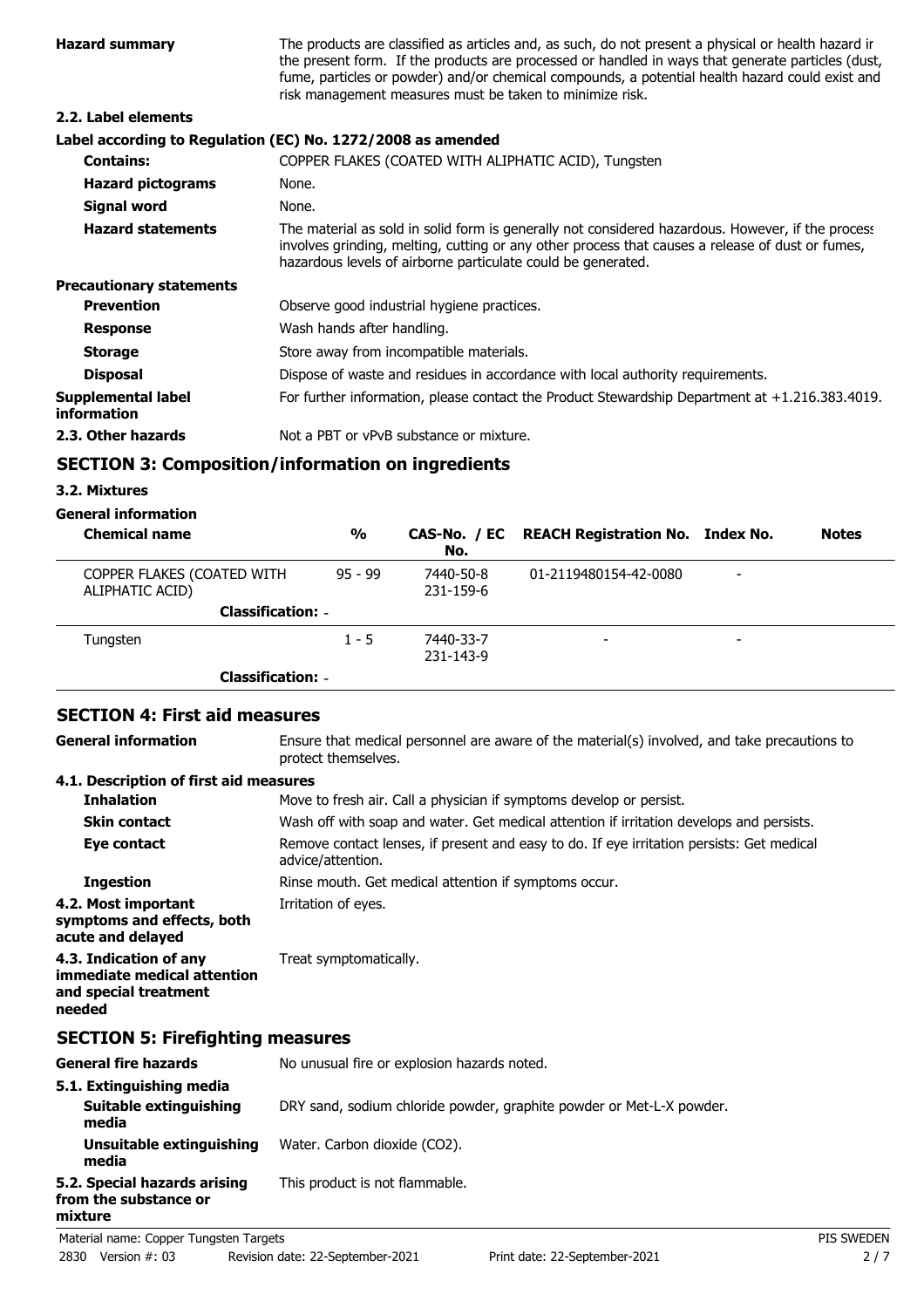| 5.3. Advice for firefighters<br><b>Special protective</b><br>equipment for<br><b>firefighters</b> | Use protective equipment appropriate for surrounding materials.                            |
|---------------------------------------------------------------------------------------------------|--------------------------------------------------------------------------------------------|
| <b>Special firefighting</b><br>procedures                                                         | Move containers from fire area if you can do so without risk.                              |
| <b>Specific methods</b>                                                                           | Use standard firefighting procedures and consider the hazards of other involved materials. |

### **SECTION 6: Accidental release measures**

| 6.1. Personal precautions, protective equipment and emergency procedures                      |
|-----------------------------------------------------------------------------------------------|
| For personal protection, see section 8 of the PIS.                                            |
| Keep unnecessary personnel away. Use personal protection recommended in Section 8 of the PIS. |
| Avoid discharge into drains, water courses or onto the ground.                                |
| Clean up in accordance with all applicable regulations.                                       |
| Not available.                                                                                |
|                                                                                               |

# **SECTION 7: Handling and storage**

| 7.1. Precautions for safe<br>handling                                   | Observe good industrial hygiene practices.  |
|-------------------------------------------------------------------------|---------------------------------------------|
| 7.2. Conditions for safe<br>storage, including any<br>incompatibilities | Store in original tightly closed container. |
| 7.3. Specific end use(s)                                                | Not applicable.                             |

# **SECTION 8: Exposure controls/personal protection**

### **8.1. Control parameters**

### **Occupational exposure limits**

| <b>Components</b>                                                | Sweden. OELs. Work Environment Authority (AV), Occupational Exposure Limit Values (AFS 2015:7)<br><b>Type</b>                                                                                                                                                                                                                                                                                          | <b>Value</b>           | <b>Form</b>      |  |
|------------------------------------------------------------------|--------------------------------------------------------------------------------------------------------------------------------------------------------------------------------------------------------------------------------------------------------------------------------------------------------------------------------------------------------------------------------------------------------|------------------------|------------------|--|
| COPPER FLAKES (COATED<br>WITH ALIPHATIC ACID)<br>(CAS 7440-50-8) | <b>TWA</b>                                                                                                                                                                                                                                                                                                                                                                                             | $0,01 \,\mathrm{mg/m}$ | Respirable dust. |  |
| Tungsten (CAS 7440-33-7)                                         | <b>TWA</b>                                                                                                                                                                                                                                                                                                                                                                                             | 5 $mg/m3$              | Total dust.      |  |
| <b>Biological limit values</b>                                   | No biological exposure limits noted for the ingredient(s).                                                                                                                                                                                                                                                                                                                                             |                        |                  |  |
| <b>Recommended monitoring</b><br>procedures                      | Follow standard monitoring procedures.                                                                                                                                                                                                                                                                                                                                                                 |                        |                  |  |
| <b>Derived no effect levels</b><br>(DNELs)                       | Not available.                                                                                                                                                                                                                                                                                                                                                                                         |                        |                  |  |
| <b>Predicted no effect</b><br>concentrations (PNECs)             | Not available.                                                                                                                                                                                                                                                                                                                                                                                         |                        |                  |  |
| 8.2. Exposure controls                                           |                                                                                                                                                                                                                                                                                                                                                                                                        |                        |                  |  |
| <b>Appropriate engineering</b><br>controls                       | Good general ventilation (typically 10 air changes per hour) should be used. Ventilation rates should<br>be matched to conditions. If applicable, use process enclosures, local exhaust ventilation, or other<br>engineering controls to maintain airborne levels below recommended exposure limits. If exposure<br>limits have not been established, maintain airborne levels to an acceptable level. |                        |                  |  |
|                                                                  | Individual protection measures, such as personal protective equipment                                                                                                                                                                                                                                                                                                                                  |                        |                  |  |
| <b>General information</b>                                       | Wear suitable protective clothing.                                                                                                                                                                                                                                                                                                                                                                     |                        |                  |  |
| Eye/face protection                                              | Wear safety glasses with side shields (or goggles).                                                                                                                                                                                                                                                                                                                                                    |                        |                  |  |
| <b>Skin protection</b>                                           |                                                                                                                                                                                                                                                                                                                                                                                                        |                        |                  |  |
| - Hand protection                                                | Wear appropriate chemical resistant gloves.                                                                                                                                                                                                                                                                                                                                                            |                        |                  |  |
| - Other                                                          | Wear suitable protective clothing.                                                                                                                                                                                                                                                                                                                                                                     |                        |                  |  |
| <b>Respiratory protection</b>                                    | In case of insufficient ventilation, wear suitable respiratory equipment.                                                                                                                                                                                                                                                                                                                              |                        |                  |  |
| <b>Thermal hazards</b>                                           | Wear appropriate thermal protective clothing, when necessary.                                                                                                                                                                                                                                                                                                                                          |                        |                  |  |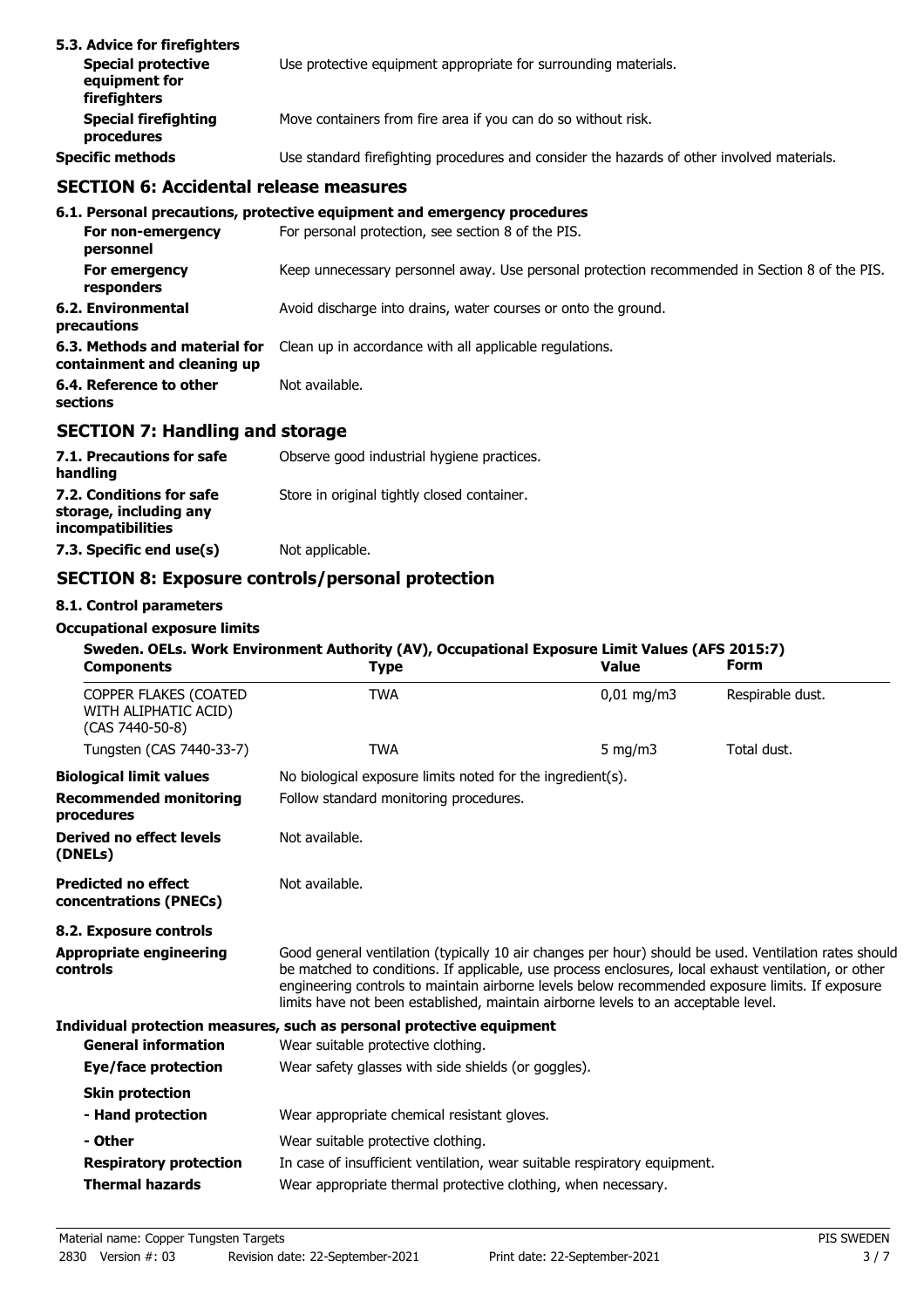| <b>Hygiene measures</b>                   | Always observe good personal hygiene measures, such as washing after handling the material and<br>before eating, drinking, and/or smoking. Routinely wash work clothing and protective equipment to<br>remove contaminants. |
|-------------------------------------------|-----------------------------------------------------------------------------------------------------------------------------------------------------------------------------------------------------------------------------|
| <b>Environmental exposure</b><br>controls | Environmental manager must be informed of all major releases.                                                                                                                                                               |

# **SECTION 9: Physical and chemical properties**

### **9.1. Information on basic physical and chemical properties**

| Appearance                                          |                                                 |  |
|-----------------------------------------------------|-------------------------------------------------|--|
| <b>Physical state</b>                               | Solid.                                          |  |
| Form                                                | Not available.                                  |  |
| Colour                                              | Copper.                                         |  |
| Odour                                               | None.                                           |  |
| <b>Odour threshold</b>                              | Not available.                                  |  |
| рH                                                  | Not applicable.                                 |  |
| Melting point/freezing point                        | 1083 °C (1981,4 °F) estimated / Not applicable. |  |
| Initial boiling point and<br>boiling range          | Not applicable.                                 |  |
| <b>Flash point</b>                                  | Not applicable.                                 |  |
| <b>Evaporation rate</b>                             | Not applicable.                                 |  |
| <b>Flammability (solid, gas)</b>                    | None known.                                     |  |
| <b>Upper/lower flammability or explosive limits</b> |                                                 |  |
| <b>Explosive limit - lower (</b><br>%)              | Not applicable.                                 |  |
| <b>Explosive limit - lower (</b><br>%) temperature  | Not applicable.                                 |  |
| <b>Explosive limit - upper</b><br>(%)               | Not applicable.                                 |  |
| <b>Explosive limit - upper (</b><br>%) temperature  | Not applicable.                                 |  |
| <b>Vapour pressure</b>                              | Not applicable.                                 |  |
| <b>Vapour density</b>                               | Not applicable.                                 |  |
| <b>Relative density</b>                             | Not applicable.                                 |  |
| Solubility(ies)                                     |                                                 |  |
| Solubility (water)                                  | Insoluble.                                      |  |
| <b>Partition coefficient</b><br>(n-octanol/water)   | Not applicable.                                 |  |
| <b>Auto-ignition temperature</b>                    | Not applicable.                                 |  |
| <b>Decomposition temperature</b>                    | Not applicable.                                 |  |
| <b>Viscosity</b>                                    | Not applicable.                                 |  |
| <b>Explosive properties</b>                         | Not explosive.                                  |  |
| <b>Oxidising properties</b>                         | Not oxidising.                                  |  |
| 9.2. Other information                              |                                                 |  |
| <b>Density</b>                                      | 9,41 g/cm3 estimated                            |  |
| <b>Flammability</b>                                 | Not applicable.                                 |  |

## **SECTION 10: Stability and reactivity**

| 10.1. Reactivity                            | The product is stable and non-reactive under normal conditions of use, storage and transport. |
|---------------------------------------------|-----------------------------------------------------------------------------------------------|
| 10.2. Chemical stability                    | Material is stable under normal conditions.                                                   |
| 10.3. Possibility of hazardous<br>reactions | No dangerous reaction known under conditions of normal use.                                   |
| 10.4. Conditions to avoid                   | Contact with incompatible materials.                                                          |
| 10.5. Incompatible materials                | Acids, Caustics,                                                                              |
| 10.6. Hazardous<br>decomposition products   | Not applicable.                                                                               |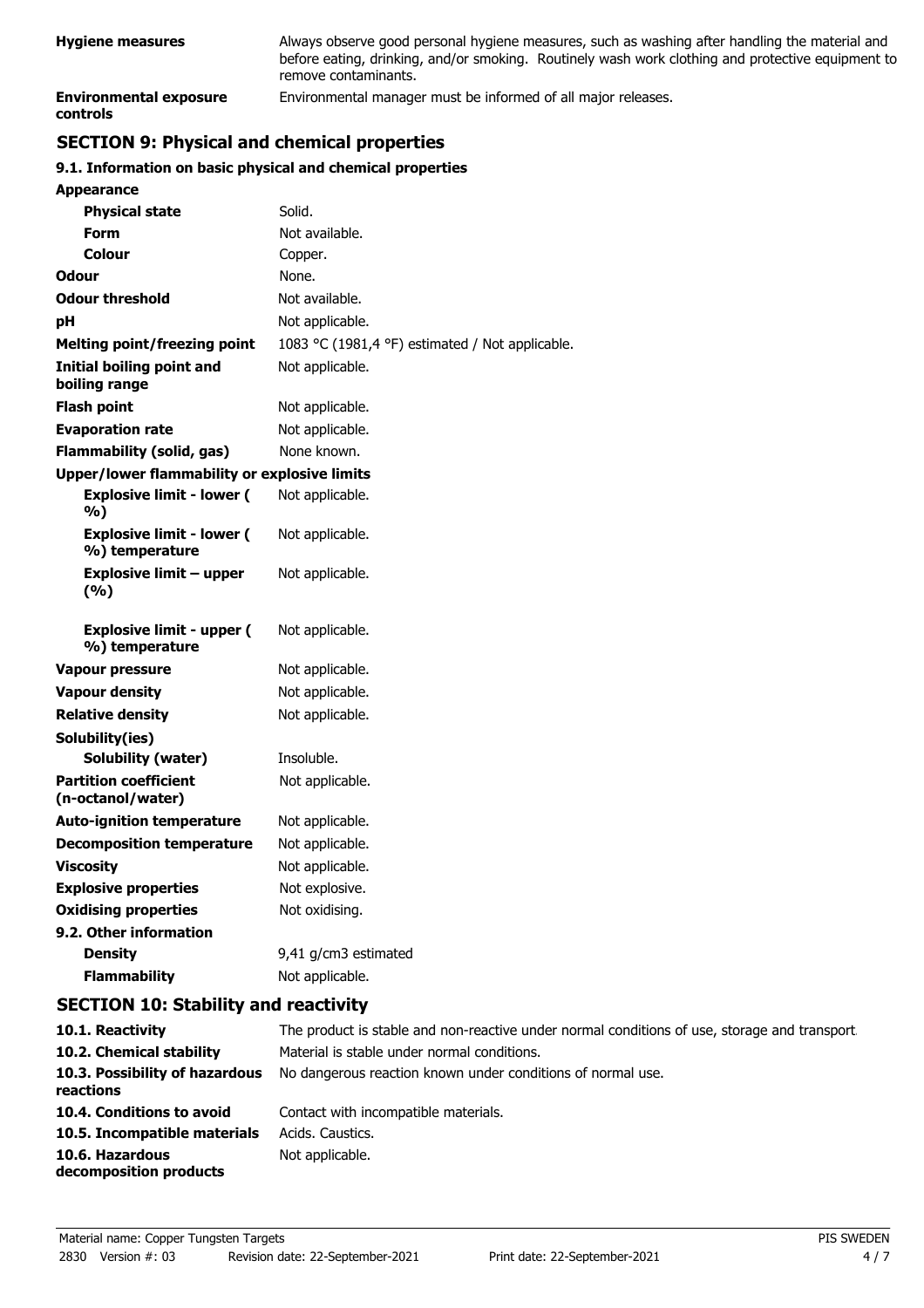## **SECTION 11: Toxicological information**

**General information CCCUPATION** Occupational exposure to the substance or mixture may cause adverse effects.

| <b>Information on likely routes of exposure</b> |  |  |  |  |  |
|-------------------------------------------------|--|--|--|--|--|
|-------------------------------------------------|--|--|--|--|--|

| <b>Inhalation</b>                          | Prolonged inhalation may be harmful.          |
|--------------------------------------------|-----------------------------------------------|
| <b>Skin contact</b>                        | Not relevant, due to the form of the product. |
| Eye contact                                | Not relevant, due to the form of the product. |
| <b>Ingestion</b>                           | Not relevant, due to the form of the product. |
| <b>Symptoms</b>                            | None known.                                   |
| 11.1. Information on toxicological effects |                                               |
| <b>Acute toxicity</b>                      | None known.                                   |
| <b>Skin corrosion/irritation</b>           | Not relevant, due to the form of the product. |
|                                            |                                               |

| Serious eye damage/eye<br>irritation                  | Not likely, due to the form of the product.                                  |
|-------------------------------------------------------|------------------------------------------------------------------------------|
| <b>Respiratory sensitisation</b>                      | Not a respiratory sensitizer.                                                |
| <b>Skin sensitisation</b>                             | Not a skin sensitiser.                                                       |
| <b>Germ cell mutagenicity</b>                         | Due to partial or complete lack of data the classification is not possible.  |
| Carcinogenicity                                       | Not classifiable as to carcinogenicity to humans.                            |
| <b>Reproductive toxicity</b>                          | This product is not expected to cause reproductive or developmental effects. |
| Specific target organ toxicity<br>- single exposure   | Not classified.                                                              |
| Specific target organ toxicity<br>- repeated exposure | Not classified.                                                              |
| <b>Aspiration hazard</b>                              | Not an aspiration hazard.                                                    |
| Mixture versus substance<br>information               | No information available.                                                    |
| <b>Other information</b>                              | Not available.                                                               |

# **SECTION 12: Ecological information**

| 12.1. Toxicity                                             | The product is not classified as environmentally hazardous.                                                                                                                                |                                                                              |                                 |  |
|------------------------------------------------------------|--------------------------------------------------------------------------------------------------------------------------------------------------------------------------------------------|------------------------------------------------------------------------------|---------------------------------|--|
| <b>Product</b>                                             |                                                                                                                                                                                            | <b>Species</b>                                                               | <b>Test Results</b>             |  |
| Copper Tungsten Targets                                    |                                                                                                                                                                                            |                                                                              |                                 |  |
| <b>Aquatic</b>                                             |                                                                                                                                                                                            |                                                                              |                                 |  |
| Acute                                                      |                                                                                                                                                                                            |                                                                              |                                 |  |
| Fish                                                       | <b>LC50</b>                                                                                                                                                                                | Fish                                                                         | 0,0328 mg/l, 96 hours estimated |  |
| <b>Components</b>                                          |                                                                                                                                                                                            | <b>Species</b>                                                               | <b>Test Results</b>             |  |
| COPPER FLAKES (COATED WITH ALIPHATIC ACID) (CAS 7440-50-8) |                                                                                                                                                                                            |                                                                              |                                 |  |
| <b>Aquatic</b>                                             |                                                                                                                                                                                            |                                                                              |                                 |  |
| Acute                                                      |                                                                                                                                                                                            |                                                                              |                                 |  |
| Crustacea                                                  | EC50                                                                                                                                                                                       | Blue crab (Callinectes sapidus)                                              | $0,0031$ mg/l                   |  |
| Fish                                                       | <b>LC50</b>                                                                                                                                                                                | Fathead minnow (Pimephales promelas) 0,0219 - 0,0446 mg/l, 96 hours          |                                 |  |
|                                                            |                                                                                                                                                                                            | * Estimates for product may be based on additional component data not shown. |                                 |  |
| 12.2. Persistence and<br>degradability                     |                                                                                                                                                                                            |                                                                              |                                 |  |
| 12.3. Bioaccumulative<br>potential                         | No data available.                                                                                                                                                                         |                                                                              |                                 |  |
| <b>Partition coefficient</b><br>n-octanol/water (log Kow)  | Not available.                                                                                                                                                                             |                                                                              |                                 |  |
| <b>Bioconcentration factor (BCF)</b>                       | Not available.                                                                                                                                                                             |                                                                              |                                 |  |
| 12.4. Mobility in soil                                     |                                                                                                                                                                                            | No data available.                                                           |                                 |  |
| 12.5. Results of PBT and<br><b>vPvB</b> assessment         |                                                                                                                                                                                            | Not a PBT or vPvB substance or mixture.                                      |                                 |  |
| 12.6. Other adverse effects                                | No other adverse environmental effects (e.g. ozone depletion, photochemical ozone creation<br>potential, endocrine disruption, global warming potential) are expected from this component. |                                                                              |                                 |  |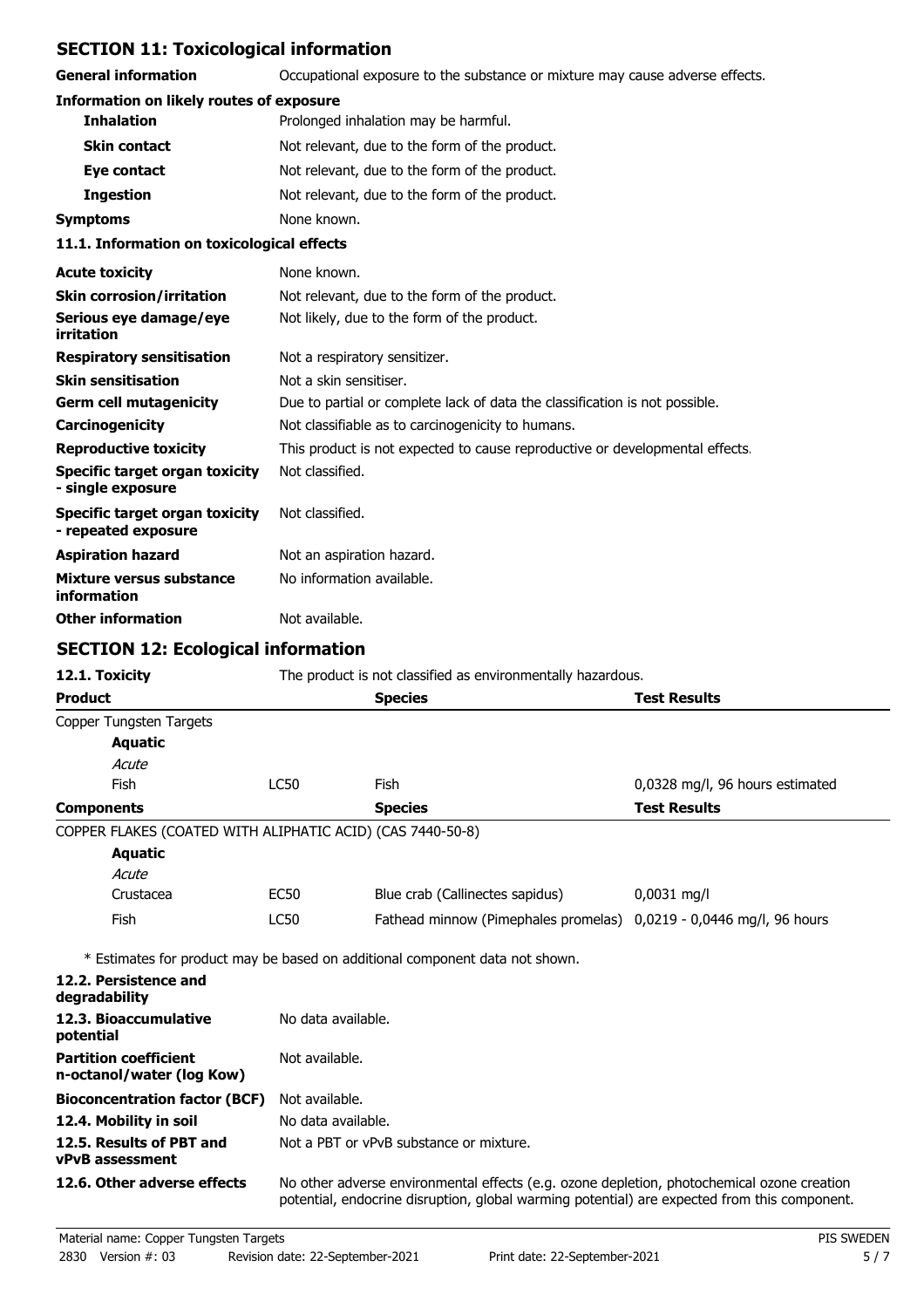## **SECTION 13: Disposal considerations**

### **13.1. Waste treatment methods**

| <b>Residual waste</b>                  | Whatever cannot be saved for recovery or recycling should be managed in an appropriate and<br>approved waste facility. Processing, use or contamination of this product may change the waste<br>management options. |
|----------------------------------------|---------------------------------------------------------------------------------------------------------------------------------------------------------------------------------------------------------------------|
| <b>Contaminated packaging</b>          | Since emptied containers may retain product residue, follow label warnings even after container is<br>emptied. Empty containers should be taken to an approved waste handling site for recycling or<br>disposal.    |
| EU waste code                          | The Waste code should be assigned in discussion between the user, the producer and the waste<br>disposal company.                                                                                                   |
| <b>Disposal</b><br>methods/information | Collect and reclaim or dispose in sealed containers at licensed waste disposal site.                                                                                                                                |
| <b>Special precautions</b>             | Dispose in accordance with all applicable regulations.                                                                                                                                                              |

### **SECTION 14: Transport information**

### **ADR**

14.1. - 14.6.: Not regulated as dangerous goods.

### **RID**

14.1. - 14.6.: Not regulated as dangerous goods.

#### **ADN**

14.1. - 14.6.: Not regulated as dangerous goods.

### **IATA**

14.1. - 14.6.: Not regulated as dangerous goods.

### **IMDG**

14.1. - 14.6.: Not regulated as dangerous goods.

### **SECTION 15: Regulatory information**

#### **15.1. Safety, health and environmental regulations/legislation specific for the substance or mixture**

### **EU regulations**

**Regulation (EC) No. 1005/2009 on substances that deplete the ozone layer, Annex I and II, as amended** Not listed.

# **Regulation (EU) 2019/1021 On persistent organic pollutants (recast), as amended**

Not listed.

**Regulation (EU) No. 649/2012 concerning the export and import of dangerous chemicals, Annex I, Part 1 as amended**

Not listed.

**Regulation (EU) No. 649/2012 concerning the export and import of dangerous chemicals, Annex I, Part 2 as amended**

Not listed.

**Regulation (EU) No. 649/2012 concerning the export and import of dangerous chemicals, Annex I, Part 3 as amended**

Not listed.

**Regulation (EU) No. 649/2012 concerning the export and import of dangerous chemicals, Annex V as amended** Not listed.

**Regulation (EC) No. 166/2006 Annex II Pollutant Release and Transfer Registry, as amended** COPPER FLAKES (COATED WITH ALIPHATIC ACID) (CAS 7440-50-8)

### **Regulation (EC) No. 1907/2006, REACH Article 59(10) Candidate List as currently published by ECHA** Not listed.

#### **Authorisations**

**Regulation (EC) No. 1907/2006, REACH Annex XIV Substances subject to authorization, as amended** Not listed.

#### **Restrictions on use**

**Regulation (EC) No. 1907/2006, REACH Annex XVII Substances subject to restriction on marketing and use as amended**

Not listed.

**Directive 2004/37/EC: on the protection of workers from the risks related to exposure to carcinogens and mutagens at work, as amended.**

Not listed.